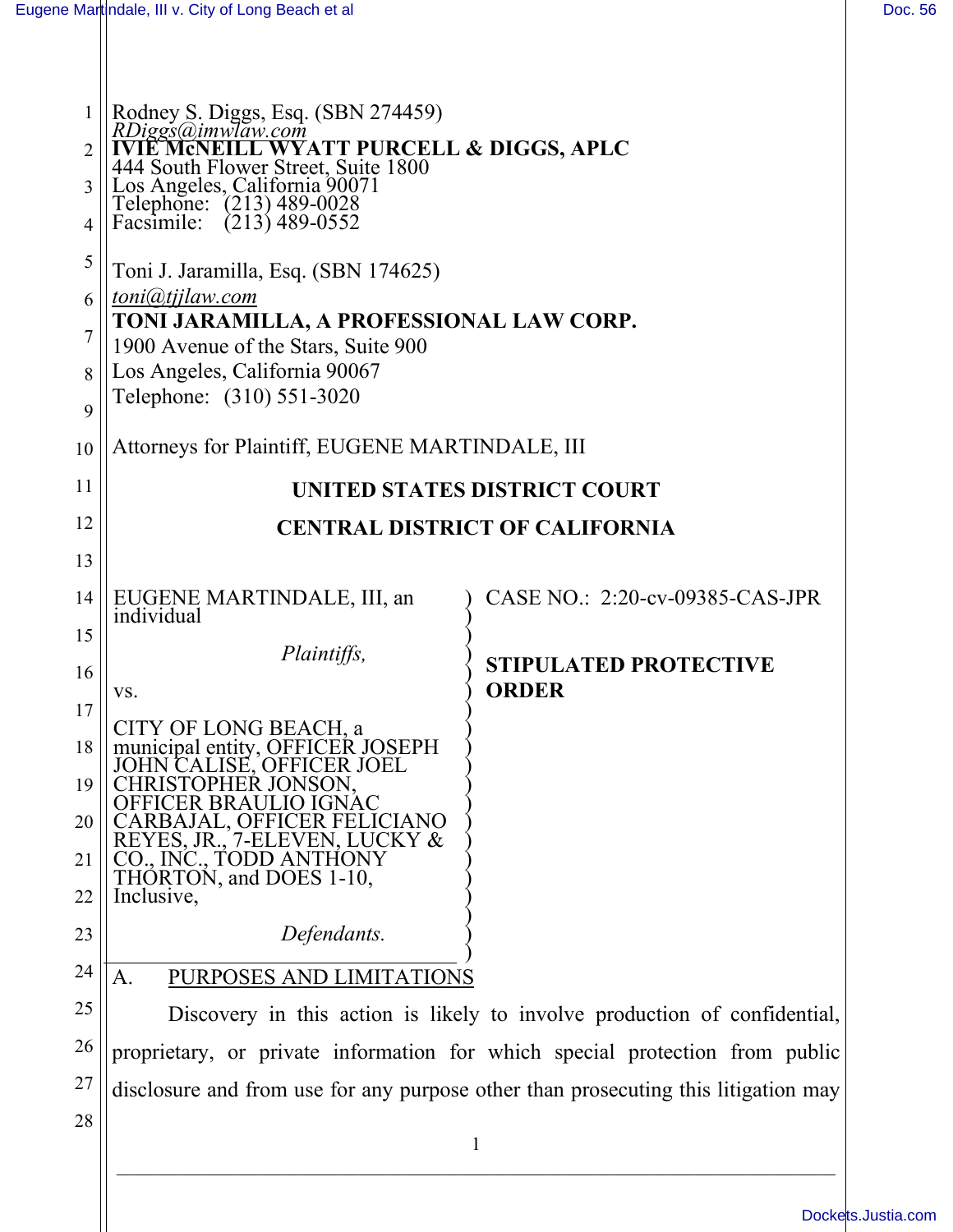be warranted. Accordingly, the parties hereby stipulate to and petition the Court to enter the following Stipulated Protective Order. The parties acknowledge that this Order does not confer blanket protections on all disclosures or responses to discovery and that the protection it affords from public disclosure and use extends only to the limited information or items that are entitled to confidential treatment under the applicable legal principles.

8 9

10

11

12

13

14

15

16

17

18

19

20

21

22

23

24

25

26

27

1

2

3

4

5

6

7

## B. GOOD CAUSE STATEMENT

This case involves police use of excessive force. Discovery in this action is likely to involve the production of sensitive, confidential documents pertaining to and contained in the private employment personnel file of Defendant Long Beach Police Department officers, which include as follows: Officer Joseph John Calise, Officer Joel Johnson, Officer Braulio Carbajal, and Officer Feliciano Reyes, Jr. (collectively herein "Defendant Officers") Production and disclosure of these confidential personnel file documents without this protective order may subject Defendant Officers to unwarranted and unnecessary embarrassment, harassment, and/or violation of Defendant Officers' rights of privacy.

Accordingly, to expedite the flow of information, to facilitate the prompt resolution of disputes over confidentiality of discovery materials, to adequately protect information the parties are entitled to keep confidential, to ensure that the parties are permitted reasonable necessary uses of such material in preparation for and in the conduct of trial, to address their handling at the end of the litigation, and serve the ends of justice, a protective order for such information is justified in this matter. It is the intent of the parties that information will not be designated as confidential for tactical reasons and that nothing be so designated without a good faith belief that it has been maintained in a confidential, non-public manner, and there is good cause why it should not be part of the public record of this case.

28

///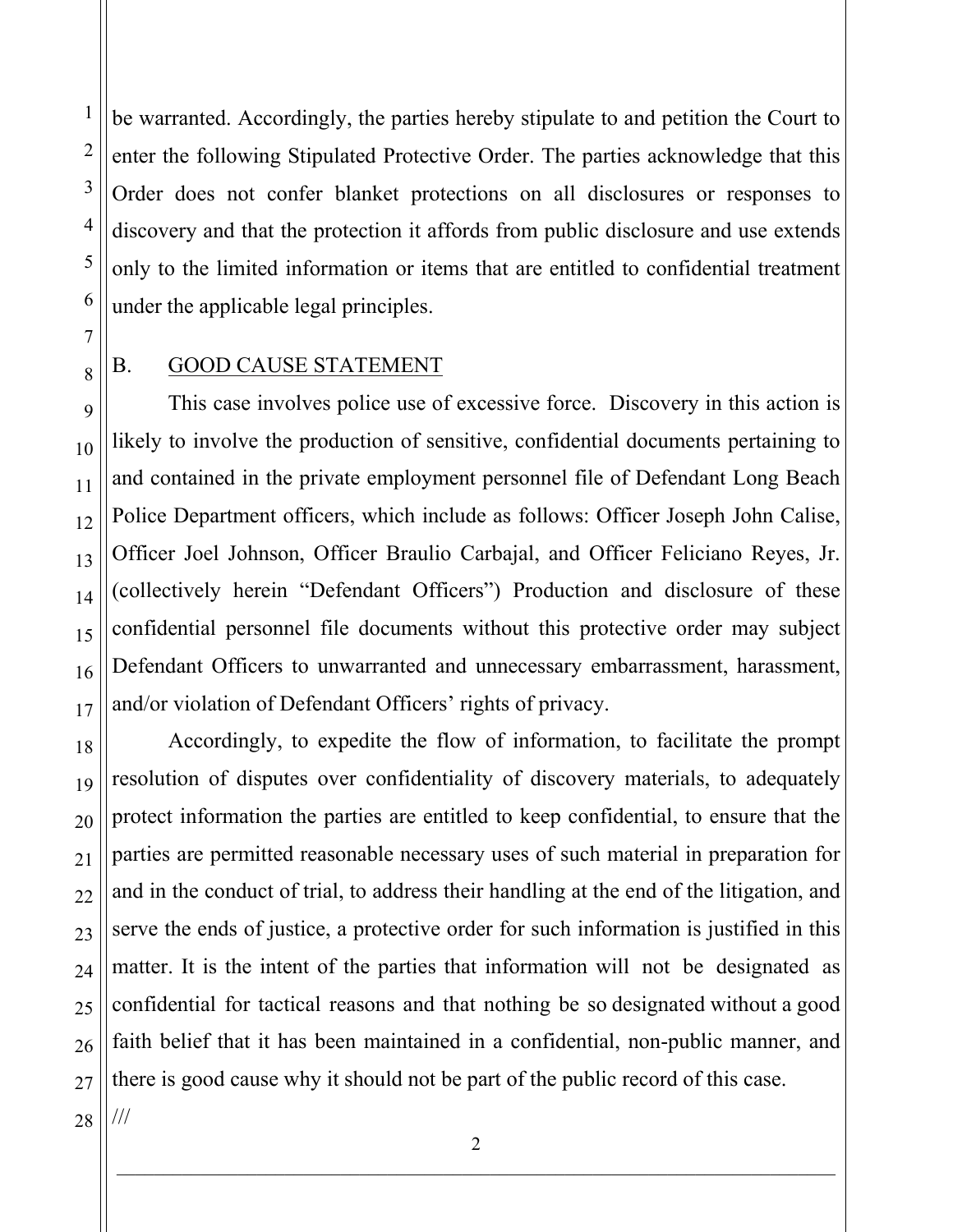1 2

3

4

5

6

7

8

9

10

11

12

13

14

15

16

17

18

19

20

21

22

23

24

25

26

## C. ACKNOWLEDGMENT OF PROCEDURE FOR FILING UNDER SEAL

The parties further acknowledge, as set forth in Section 12.3, below, that this Stipulated Protective Order does not entitle them to file confidential information under seal; Local Civil Rule 79-5 sets forth the procedures that must be followed and the standards that will be applied when a party seeks permission from the court to file material under seal.

There is a strong presumption that the public has a right of access to judicial proceedings and records in civil cases. In connection with non-dispositive motions, good cause must be shown to support a filing under seal. See *Kamakana v. City* and *County of Honolulu*, 447 F.3d 1172, 1176 (9th Cir. 2006*), Phillips v. Gen. Motors Corp*., 307 F.3d 1206, 1210-11 (9th Cir. 2002), *Makar-Welbon v. Sony Electrics, Inc.*, 187 F.R.D. 576, 577 (E.D. Wis. 1999) (even stipulated protective orders require good cause showing), and a specific showing of good cause or compelling reasons with proper evidentiary support and legal justification, must be made with respect to Protected Material that a party seeks to file under seal. The parties' mere designation of Disclosure or Discovery Material as CONFIDENTIAL does not—without the submission of competent evidence by declaration, establishing that the material sought to be filed under seal qualifies as confidential, privileged, or otherwise protectable—constitute good cause.

Further, if a party requests sealing related to a dispositive motion or trial, then compelling reasons, not only good cause, for the sealing must be shown, and the relief sought shall be narrowly tailored to serve the specific interest to be protected. See *Pintos v. Pacific Creditors Ass'n,* 605 F.3d 665, 677-79 (9th Cir. 2010). For each item or type of information, document, or thing sought to be filed or introduced under seal in connection with a dispositive motion or trial, the party seeking protection must articulate compelling reasons, supported by specific facts and legal justification, for the requested sealing order. Again, competent evidence supporting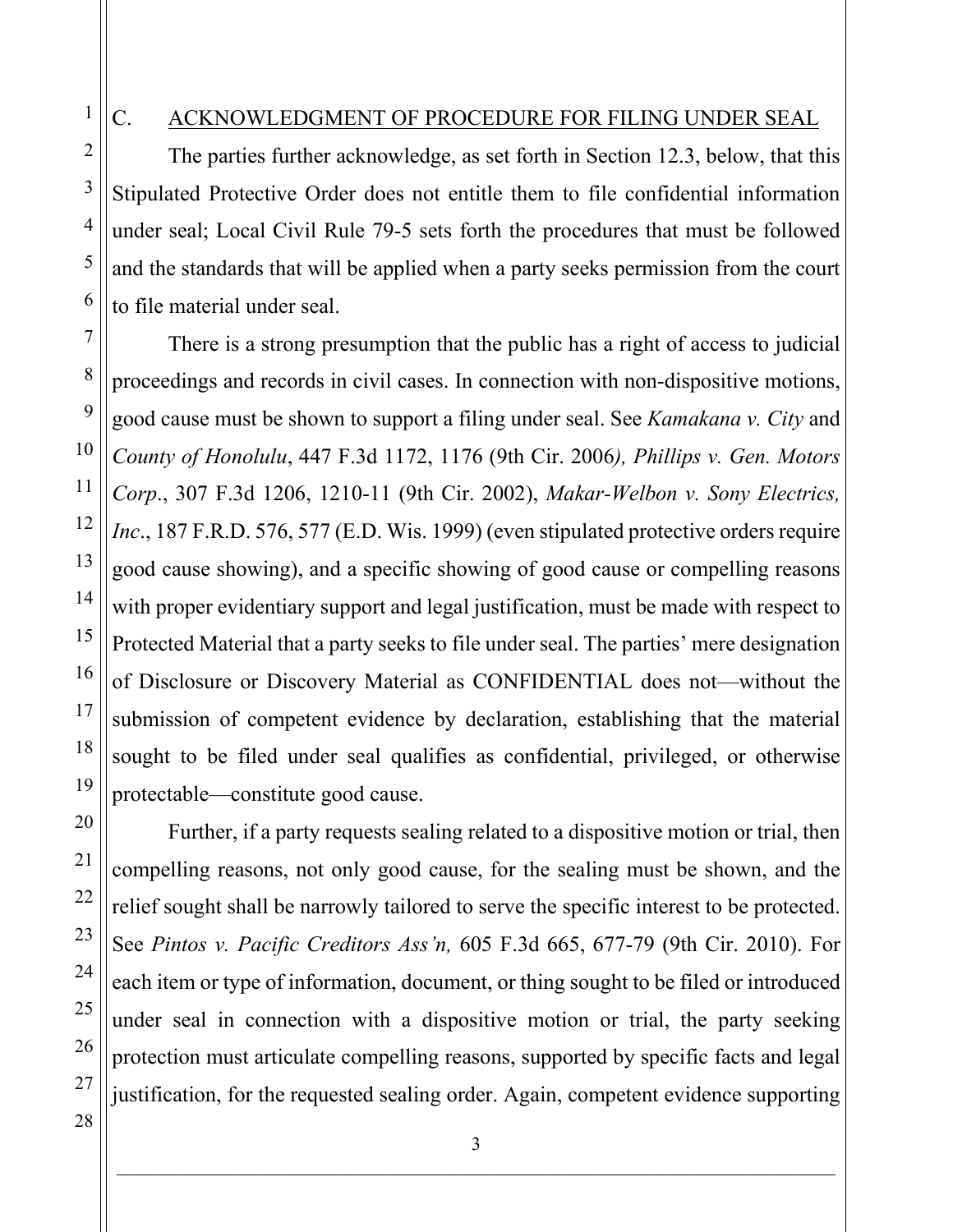1 the application to file documents under seal must be provided by declaration.

Any document that is not confidential, privileged, or otherwise protectable in its entirety will not be filed under seal if the confidential portions can be redacted. If documents can be redacted, then a redacted version for public viewing, omitting only the confidential, privileged, or otherwise protectable portions of the document, shall be filed. Any application that seeks to file documents under seal in their entirety should include an explanation of why redaction is not feasible.

## 2. DEFINITIONS

2.1 Action: This pending federal lawsuit.

2.2 Challenging Party: A Party or Non-Party that challenges the designation of information or items under this Order.

2.3 "CONFIDENTIAL" Information or Items: Information (regardless of how it is generated, stored or maintained) or tangible things that qualify for protection under Federal Rule of Civil Procedure 26(c), and as specified above in the Good Cause Statement.

2.4 Counsel: Outside Counsel of Record and House Counsel (as well as their support staff).

2.5 Designating Party: A Party or Non-Party that designates information or items that it produces in disclosures or in responses to discovery as "CONFIDENTIAL."

2.6 Disclosure or Discovery Material: All items or information, regardless of the medium or manner in which it is generated, stored, or maintained (including, among other things, testimony, transcripts, and tangible things), that are produced or generated in disclosures or responses to discovery in this matter.

2.7 Expert: A person with specialized knowledge or experience in a matter pertinent to the litigation who has been retained by a Party or its counsel to serve as an expert witness or as a consultant in this Action.

2

4 \_\_\_\_\_\_\_\_\_\_\_\_\_\_\_\_\_\_\_\_\_\_\_\_\_\_\_\_\_\_\_\_\_\_\_\_\_\_\_\_\_\_\_\_\_\_\_\_\_\_\_\_\_\_\_\_\_\_\_\_\_\_\_\_\_\_\_\_\_\_\_\_\_\_\_\_\_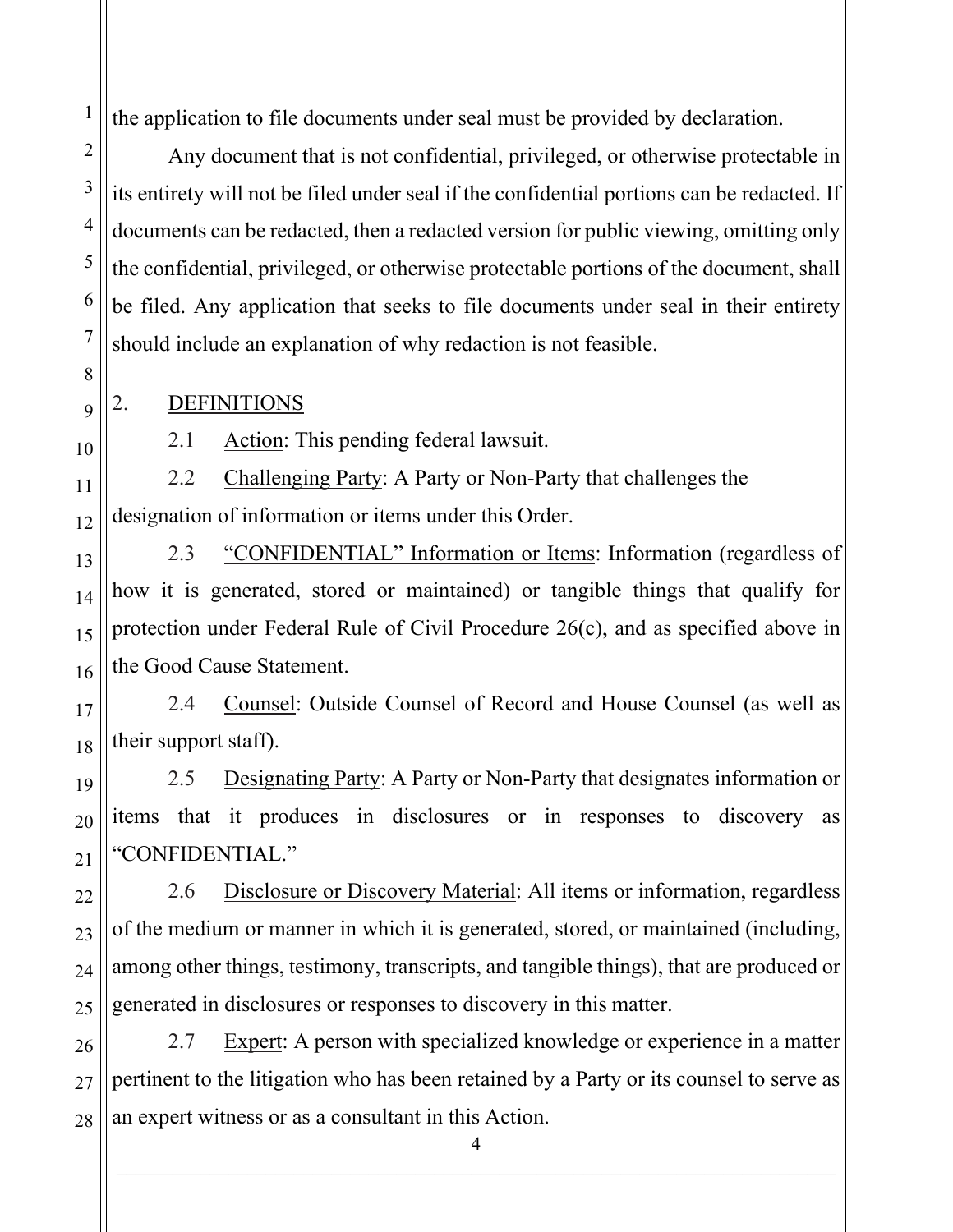1 3 2.8 House Counsel: Attorneys who are employees of a party to this Action. House Counsel does not include Outside Counsel of Record or any other outside counsel.

2.9 Non-Party: Any natural person, partnership, corporation, association, or other legal entity not named as a Party to this action.

2.10 Outside Counsel of Record: Attorneys who are not employees of a party to this Action but are retained to represent or advise a party to this Action and have appeared in this Action on behalf of that party or are affiliated with a law firm which has appeared on behalf of that party, and includes support staff.

2.11 Party: Any party to this Action, including all of its officers, directors, employees, consultants, retained experts, and Outside Counsel of Record (and their support staffs).

2.12 Producing Party: A Party or Non-Party that produces Disclosure or Discovery Material in this Action.

2.13 Professional Vendors: Persons or entities that provide litigation support services (e.g., photocopying, videotaping, translating, preparing exhibits or demonstrations, and organizing, storing, or retrieving data in any form or medium) and their employees and subcontractors.

2.14 Protected Material: Any Disclosure or Discovery Material that is designated as "CONFIDENTIAL."

2.15 Receiving Party: a Party that receives Disclosure or Discovery Material from a Producing Party.

3. SCOPE

The protections conferred by this Stipulation and Order cover not only Protected Material (as defined above), but also (1) any information copied or extracted from Protected Material; (2) all copies, excerpts, summaries, or compilations of Protected Material; and (3) any testimony, conversations, or

2

4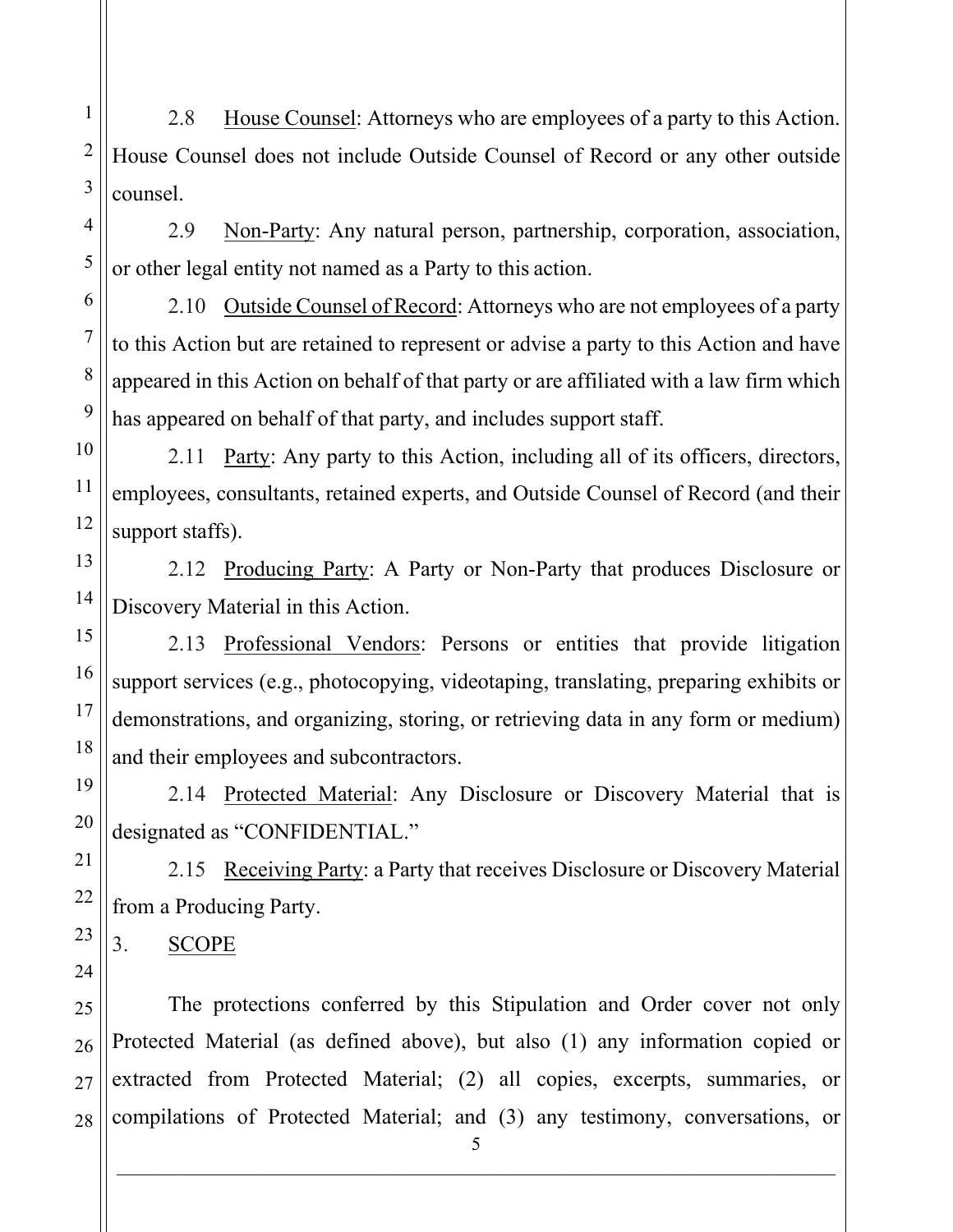presentations by Parties or their Counsel that might reveal Protected Material.

Any use of Protected Material at trial shall be governed by the orders of the trial judge. This Order does not govern the use of Protected Material at trial.

4. DURATION

1

2

3

4

5

6

7

8

9

10

11

12

13

14

15

16

17

18

19

20

21

22

23

FINAL DISPOSITION of the action is defined as the conclusion of any appellate proceedings, or, if no appeal is taken, when the time for filing of an appeal has run. Except as set forth below, the terms of this protective order apply through FINAL DISPOSITION of the action.

ONCE A CASE PROCEEDS TO TRIAL, INFORMATION THAT WAS DESIGNATED AS CONFIDENTIAL OR MAINTAINED PURSUANT TO THIS PROTECTIVE ORDER USED OR INTRODUCED AS AN EXHIBIT AT TRIAL BECOMES PUBLIC AND WILL BE PRESUMPTIVELY AVAILABLE TO ALL MEMBERS OF THE PUBLIC, INCLUDING THE PRESS, UNLESS COMPELLING REASONS SUPPORTED BY SPECIFIC FACTUAL FINDINGS TO PROCEED OTHERWISE ARE MADE TO THE TRIAL JUDGE IN ADVANCE OF THE TRIAL. SEE KAMAKANA, 447 F.3D AT 1180-81 (DISTINGUISHING "GOOD CAUSE" SHOWING FOR SEALING DOCUMENTS PRODUCED IN DISCOVERY FROM "COMPELLING REASONS" STANDARD WHEN MERITS-RELATED DOCUMENTS ARE PART OF COURT RECORD). ACCORDINGLY, FOR SUCH MATERIALS, THE TERMS OF THIS PROTECTIVE ORDER DO NOT EXTEND BEYOND THE COMMENCEMENT OF THE TRIAL.

24 25

26

5. DESIGNATING PROTECTED MATERIAL

5.1 Exercise of Restraint and Care in Designating Material for Protection. Each Party or Non-Party that designates information or items for protection under

6 \_\_\_\_\_\_\_\_\_\_\_\_\_\_\_\_\_\_\_\_\_\_\_\_\_\_\_\_\_\_\_\_\_\_\_\_\_\_\_\_\_\_\_\_\_\_\_\_\_\_\_\_\_\_\_\_\_\_\_\_\_\_\_\_\_\_\_\_\_\_\_\_\_\_\_\_\_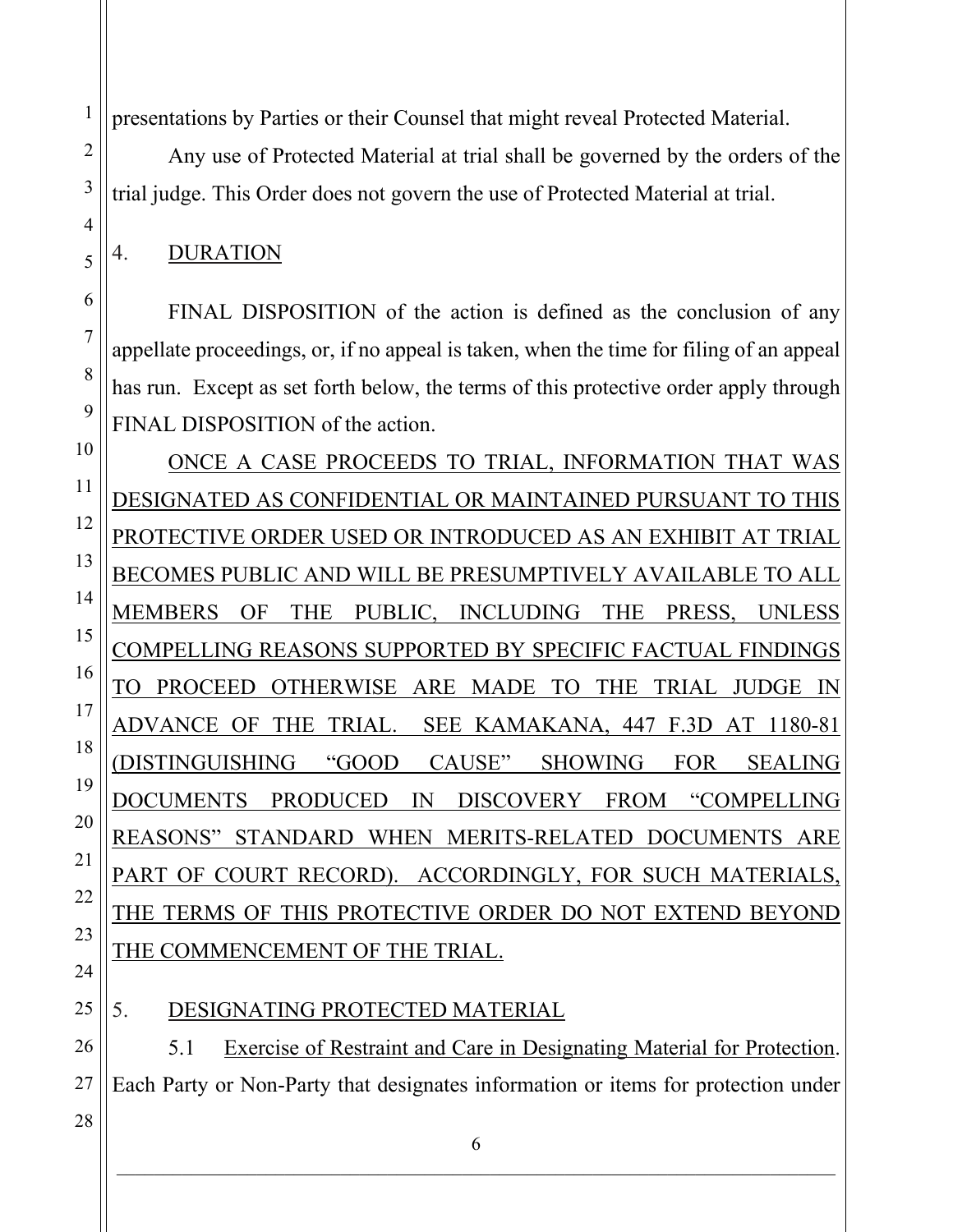1 2 3 4 5 6 7 8 9 10 11 12 this Order must take care to limit any such designation to specific material that qualifies under the appropriate standards. The Designating Party must designate for protection only those parts of material, documents, items, or oral or written communications that qualify so that other portions of the material, documents, items, or communications for which protection is not warranted are not swept unjustifiably within the ambit of this Order. Mass, indiscriminate, or routinized designations are prohibited. Designations that are shown to be clearly unjustified or that have been made for an improper purpose (e.g., to unnecessarily encumber the case development process or to impose unnecessary expenses and burdens on other parties) may expose the Designating Party to sanctions.

If it comes to a Designating Party's attention that information or items that it designated for protection do not qualify for protection, that Designating Party must promptly notify all other Parties that it is withdrawing the inapplicable designation.

5.2 Manner and Timing of Designations. Except as otherwise provided in this Order (see, e.g., second paragraph of section 5.2(a) below), or as otherwise stipulated or ordered, Disclosure or Discovery Material that qualifies for protection under this Order must be clearly so designated before the material is disclosed or produced.

Designation in conformity with this Order requires:

(a) for information in documentary form (e.g., paper or electronic documents, but excluding transcripts of depositions or other pretrial or trial proceedings), that the Producing Party affix at a minimum, the legend "CONFIDENTIAL" (hereinafter "CONFIDENTIAL legend"), to each page that contains protected material. If only a portion or portions of the material on a page qualifies for protection, the Producing

13

14

15

16

17

18

19

20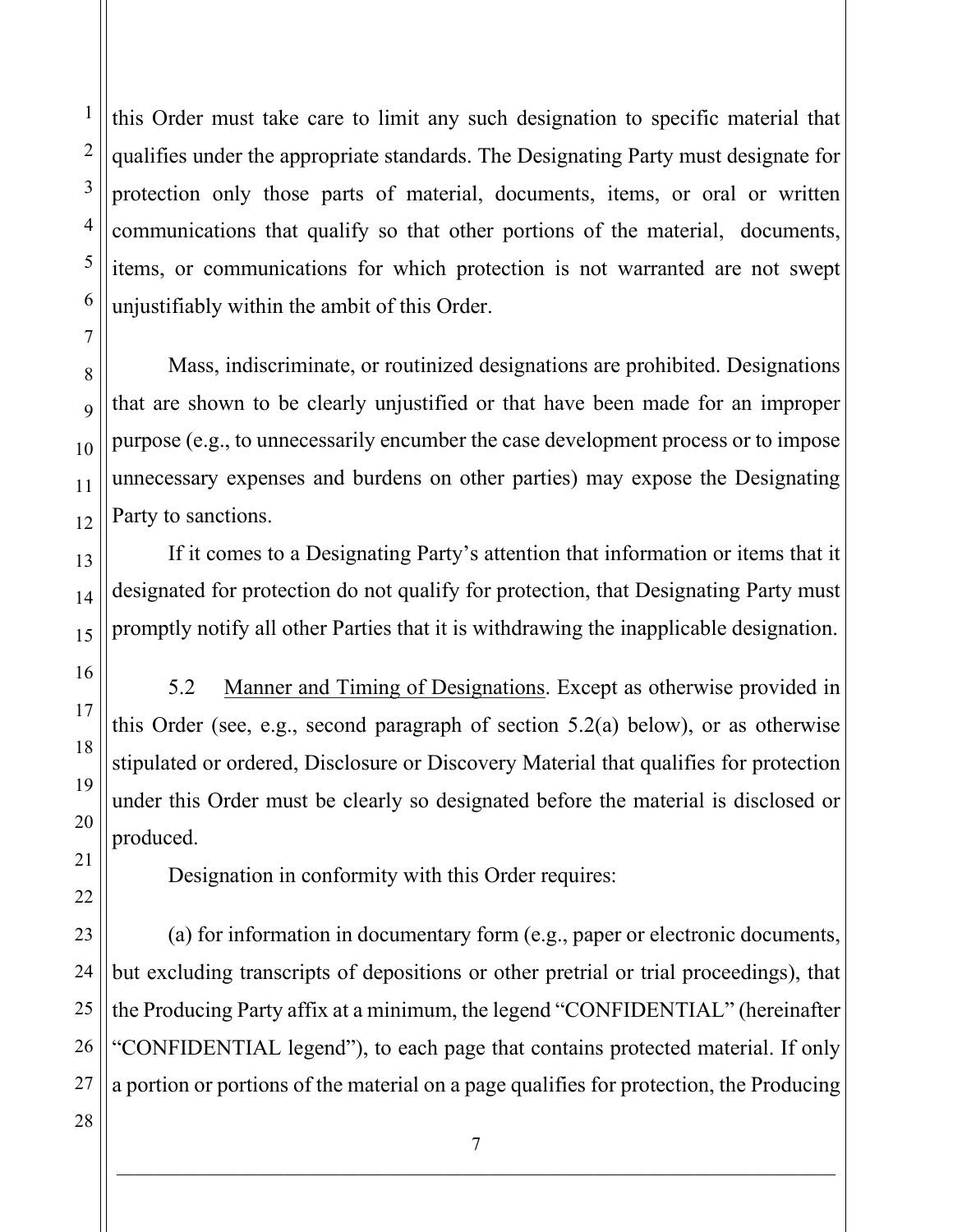Party also must clearly identify the protected portion(s) (e.g., by making appropriate markings in the margins).

A Party or Non-Party that makes original documents available for inspection need not designate them for protection until after the inspecting Party has indicated which documents it would like copied and produced. During the inspection and before the designation, all of the material made available for inspection shall be deemed "CONFIDENTIAL." After the inspecting Party has identified the documents that it wants copied and produced, the Producing Party must determine which documents, or portions thereof, qualify for protection under this Order. Then, before producing the specified documents, the Producing Party must affix the "CONFIDENTIAL legend" to each page that contains Protected Material. If only a portion or portions of the material on a page qualifies for protection, the Producing Party also must clearly identify the protected portion(s) (e.g., by making appropriate markings in the margins).

(b) for testimony given in depositions that the Designating Party identify the Disclosure or Discovery Material on the record, before the close of the deposition all protected testimony.

(c) for information produced in some form other than documentary and for any other tangible items, that the Producing Party affix in a prominent place on the exterior of the container or containers in which the information is stored the legend "CONFIDENTIAL." If only a portion or portions of the information warrants protection, the Producing Party, to the extent practicable, shall identify the protected  $portion(s)$ .

5.3 Inadvertent Failures to Designate. If timely corrected, an inadvertent failure to designate qualified information or items does not, standing alone, waive the Designating Party's right to secure protection under this Order for such material. Upon timely correction of a designation, the Receiving Party must make reasonable

8 \_\_\_\_\_\_\_\_\_\_\_\_\_\_\_\_\_\_\_\_\_\_\_\_\_\_\_\_\_\_\_\_\_\_\_\_\_\_\_\_\_\_\_\_\_\_\_\_\_\_\_\_\_\_\_\_\_\_\_\_\_\_\_\_\_\_\_\_\_\_\_\_\_\_\_\_\_

1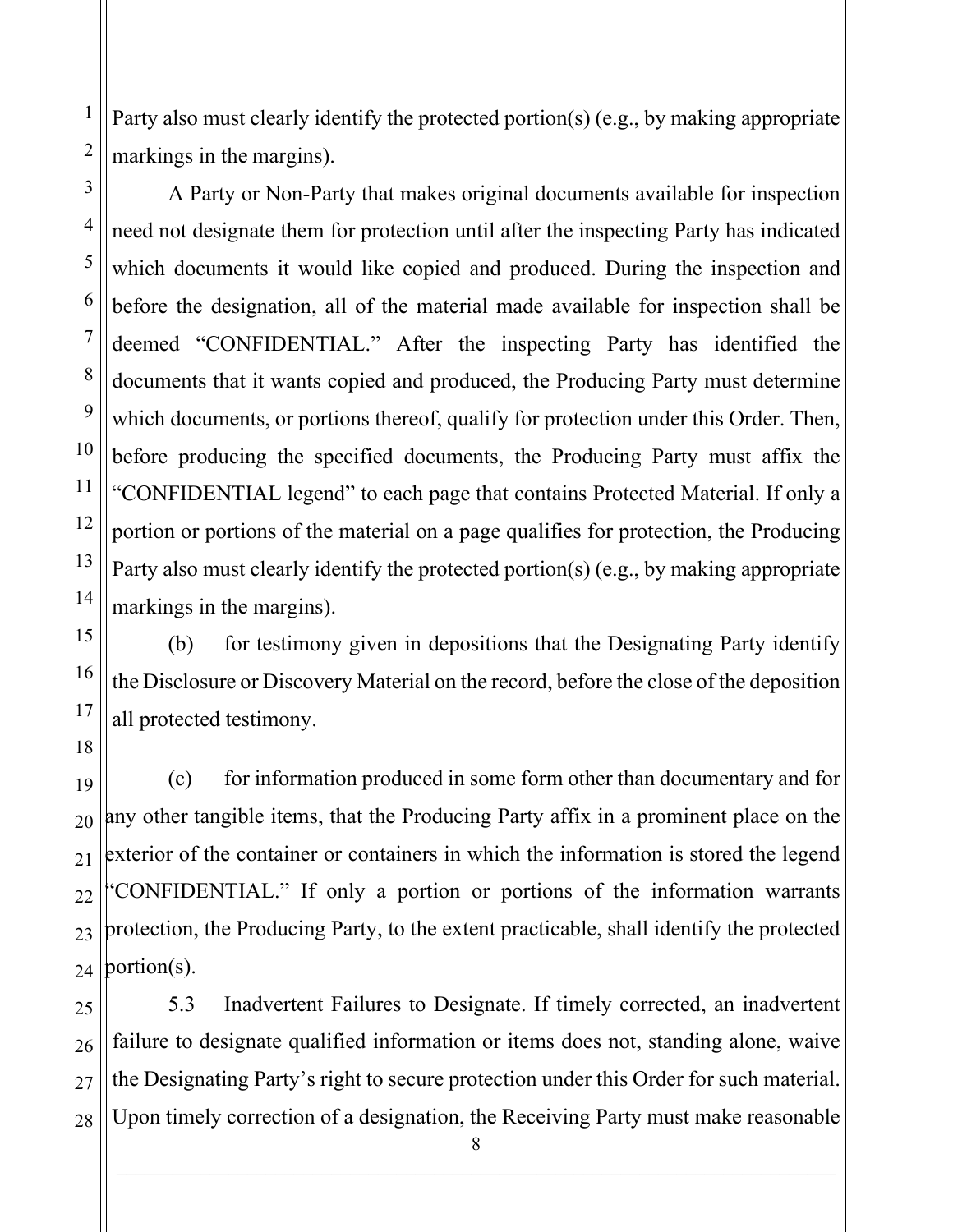efforts to assure that the material is treated in accordance with the provisions of this Order.

3 4 5

6

7

8

9

1

2

## 6. CHALLENGING CONFIDENTIALITY DESIGNATIONS

6.1 Timing of Challenges. Any Party or Non-Party may challenge a designation of confidentiality at any time that is consistent with the Court's Scheduling Order.

6.2 Meet and Confer. The Challenging Party shall initiate the dispute resolution process under Local Rule 37.1 et seq.

6.3 The burden of persuasion in any such challenge proceeding shall be on the Designating Party. Frivolous challenges, and those made for an improper purpose (e.g., to harass or impose unnecessary expenses and burdens on other parties) may expose the Challenging Party to sanctions. Unless the Designating Party has waived or withdrawn the confidentiality designation, all parties shall continue to afford the material in question the level of protection to which it is entitled under the Producing Party's designation until the Court rules on the challenge.

## 7. ACCESS TO AND USE OF PROTECTED MATERIAL

7.1 Basic Principles. A Receiving Party may use Protected Material that is disclosed or produced by another Party or by a Non-Party in connection with this Action only for prosecuting, defending, or attempting to settle this Action. Such Protected Material may be disclosed only to the categories of persons and under the conditions described in this Order. When the Action has been terminated, a Receiving Party must comply with the provisions of section 13 below (FINAL DISPOSITION).

Protected Material must be stored and maintained by a Receiving Party at a location and in a secure manner that ensures that access is limited to the persons authorized under this Order.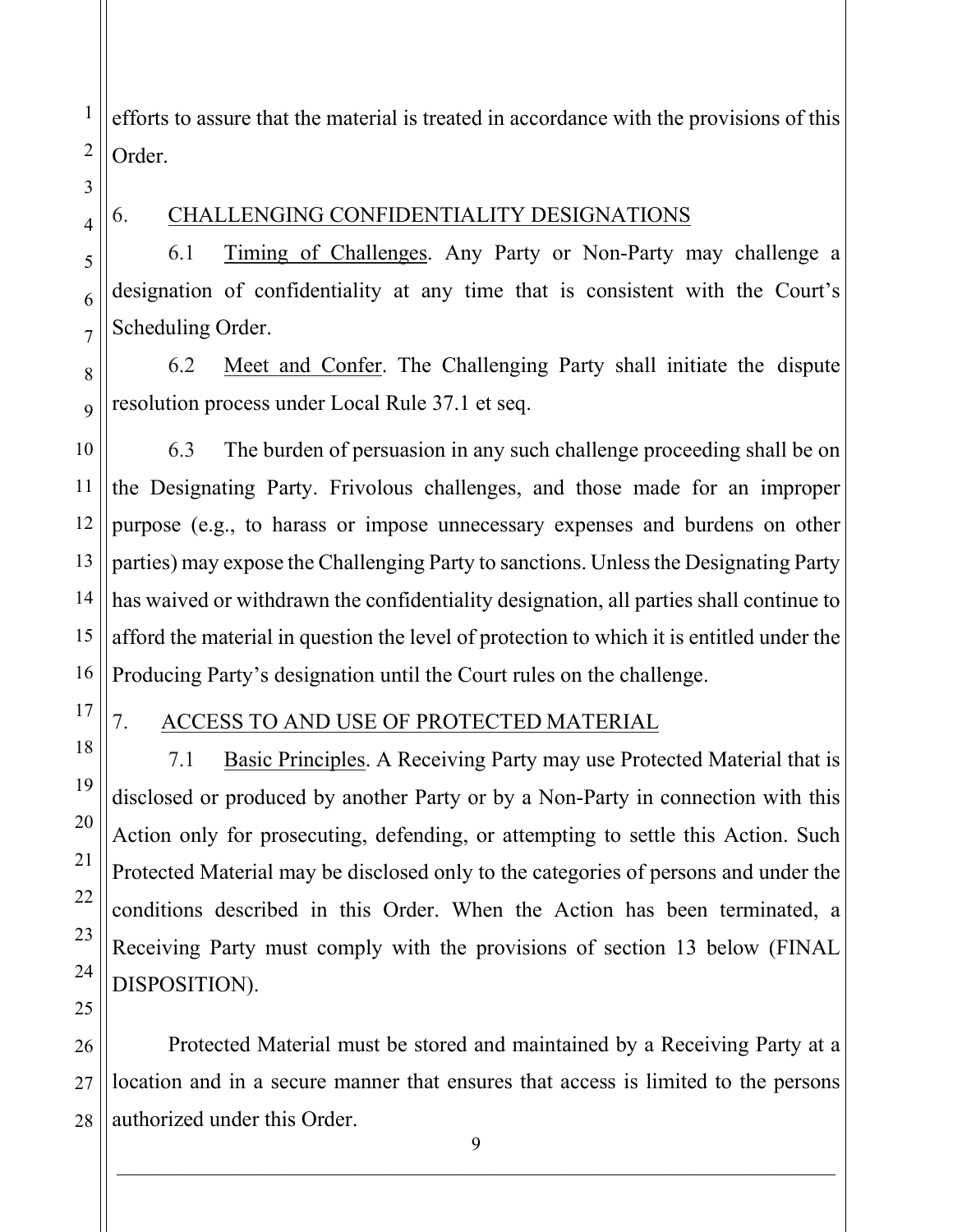7.2 Disclosure of "CONFIDENTIAL" Information or Items. Unless otherwise ordered by the court or permitted in writing by the Designating Party, a Receiving Party may disclose any information or item designated "CONFIDENTIAL" only to:

(a) the Receiving Party's Outside Counsel of Record in this Action, as well as employees of said Outside Counsel of Record to whom it is reasonably necessary to disclose the information for this Action;

(b) the officers, directors, and employees (including House Counsel) of the Receiving Party to whom disclosure is reasonably necessary for this Action;

(c) experts (as defined in this Order) of the Receiving Party to whom disclosure is reasonably necessary for this Action and who have signed the "Acknowledgment and Agreement to Be Bound" (Exhibit A);

- - (d) the court and its personnel;

(e) court reporters and their staff;

(f) professional jury or trial consultants, mock jurors, and Professional Vendors to whom disclosure is reasonably necessary for this Action and who have signed the "Acknowledgment and Agreement to Be Bound" (Exhibit A);

19 20 (g) the author or recipient of a document containing the information or a custodian or other person who otherwise possessed or knew the information;

(h) during their depositions, witnesses ,and attorneys for witnesses, in the Action to whom disclosure is reasonably necessary provided: (1) the deposing party requests that the witness sign the form attached as Exhibit 1 hereto; and (2) they will not be permitted to keep any confidential information unless they sign the "Acknowledgment and Agreement to Be Bound" (Exhibit A), unless otherwise agreed by the Designating Party or ordered by the court. Pages of transcribed deposition testimony or exhibits to depositions that reveal Protected Material may

1

2

3

4

5

6

7

8

9

10

11

12

13

14

15

16

17

18

21

22

23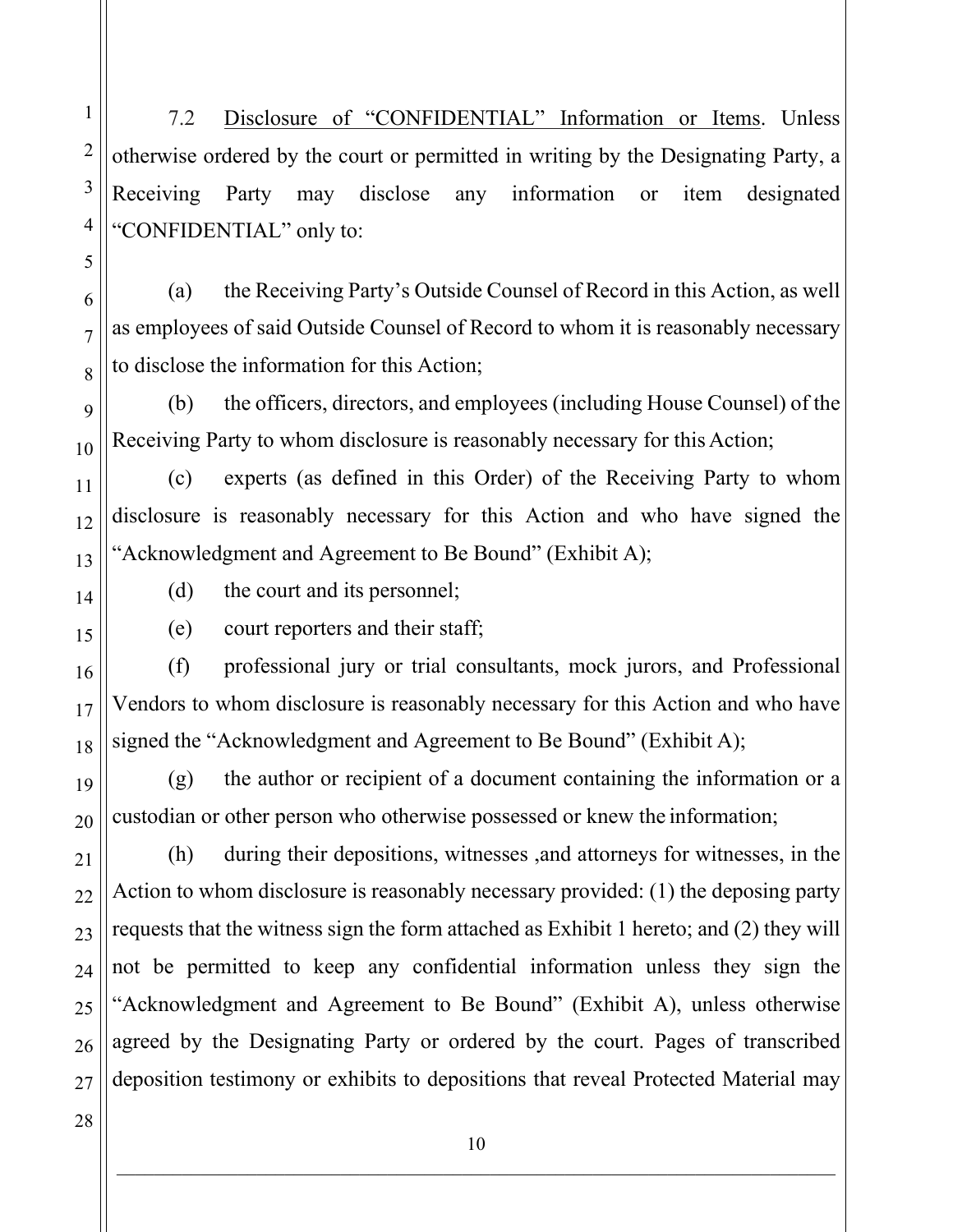be separately bound by the court reporter and may not be disclosed to anyone except as permitted under this Stipulated Protective Order; and

(i) any mediator or settlement officer, and their supporting personnel, mutually agreed upon by any of the parties engaged in settlement discussions or appointed by the Court.

## 8. PROTECTED MATERIAL SUBPOENAED OR ORDERED PRODUCED IN OTHER LITIGATION

If a Party is served with a subpoena or a court order issued in other litigation that compels disclosure of any information or items designated in this Action as "CONFIDENTIAL," that Party must:

13 14 (a) promptly notify in writing the Designating Party. Such notification shall include a copy of the subpoena or court order unless prohibited by law;

15 16 17 18 (b) promptly notify in writing the party who caused the subpoena or order to issue in the other litigation that some or all of the material covered by the subpoena or order is subject to this Protective Order. Such notification shall include a copy of this Stipulated Protective Order; and

19 20 (c) cooperate with respect to all reasonable procedures sought to be pursued by the Designating Party whose Protected Material may be affected.

22 23 (d) If the Designating Party timely seeks a protective order, the Party served with the subpoena or court order shall not produce any information designated in this action as "CONFIDENTIAL" before a determination by the court from which the subpoena or order issued, unless the Party has obtained the Designating Party's permission. The Designating Party shall bear the burden and expense of seeking protection in that court of its confidential material and nothing in these provisions should be construed as authorizing or encouraging a Receiving

1

2

3

4

5

6

7

8

9

10

11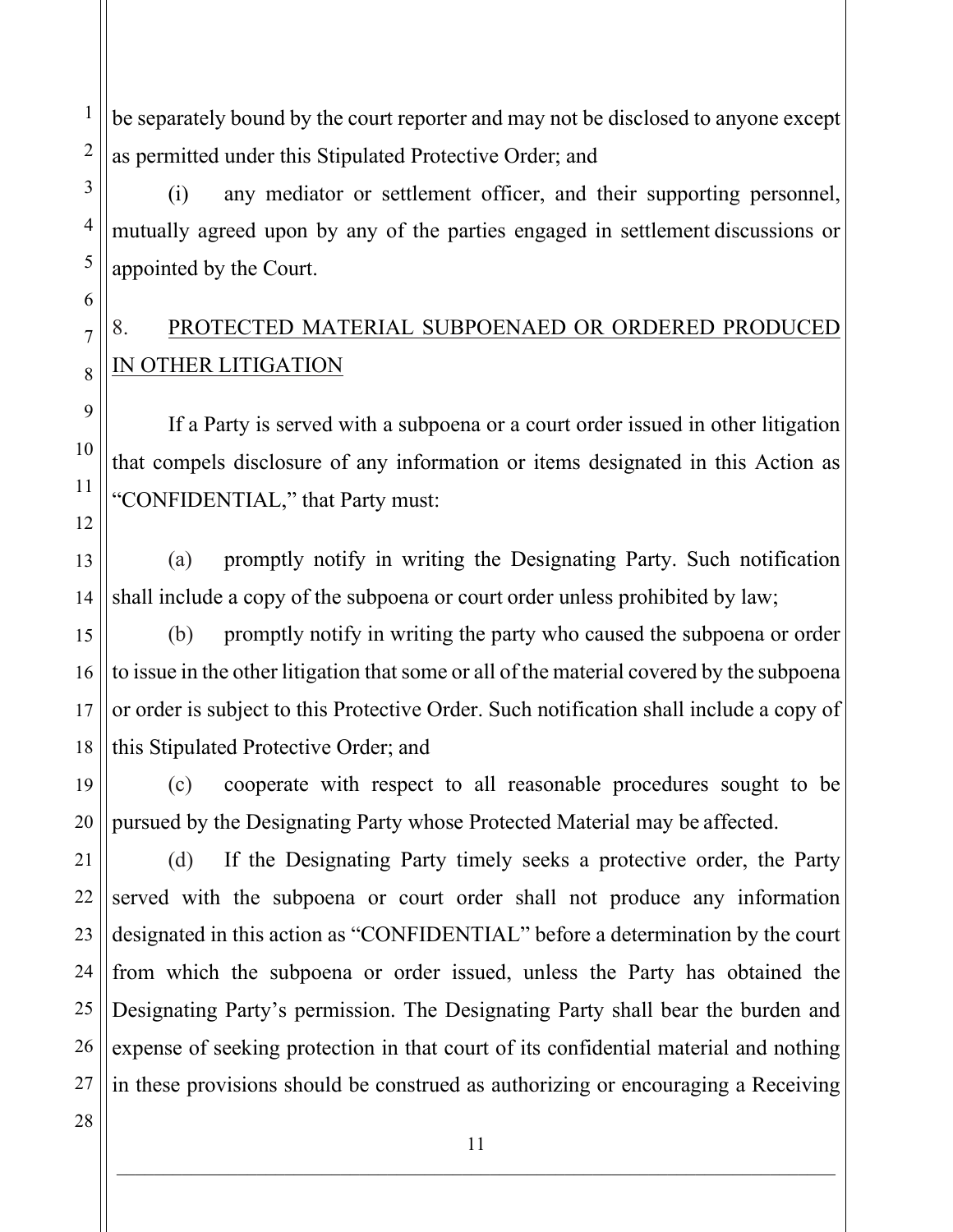Party in this Action to disobey a lawful directive from another court.

# 9. NON-PARTY'S PROTECTED MATERIAL SOUGHT TO BEPRODUCED IN THIS LITIGATION

(a) The terms of this Order are applicable to information produced by a Non-Party in this Action and designated as "CONFIDENTIAL." Such information produced by Non-Parties in connection with this litigation is protected by the remedies and relief provided by this Order. Nothing in these provisions should be construed as prohibiting a Non-Party from seeking additional protections.

(b) In the event that a Party is required, by a valid discovery request, to produce a Non-Party's confidential information in its possession, and the Party is subject to an agreement with the Non-Party not to produce the Non-Party's confidential information, then the Party shall:

(1) promptly notify in writing the Requesting Party and the Non-Party that some or all of the information requested is subject to a confidentiality agreement with a Non-Party;

(2) promptly provide the Non-Party with a copy of the Stipulated Protective Order in this Action, the relevant discovery request(s), and a reasonably specific description of the information requested; and

(3) make the information requested available for inspection by the Non-Party, if requested.

(c) If the Non-Party fails to seek a protective order from this court within 14 days of receiving the notice and accompanying information, the Receiving Party may produce the Non-Party's confidential information responsive to the discovery request. If the Non-Party timely seeks a protective order, the Receiving Party shall not produce any information in its possession or control that is subject to the confidentiality agreement with the Non-Party before a determination by the court. Absent a court order to the contrary, the Non-Party shall bear the burden and expense

1

2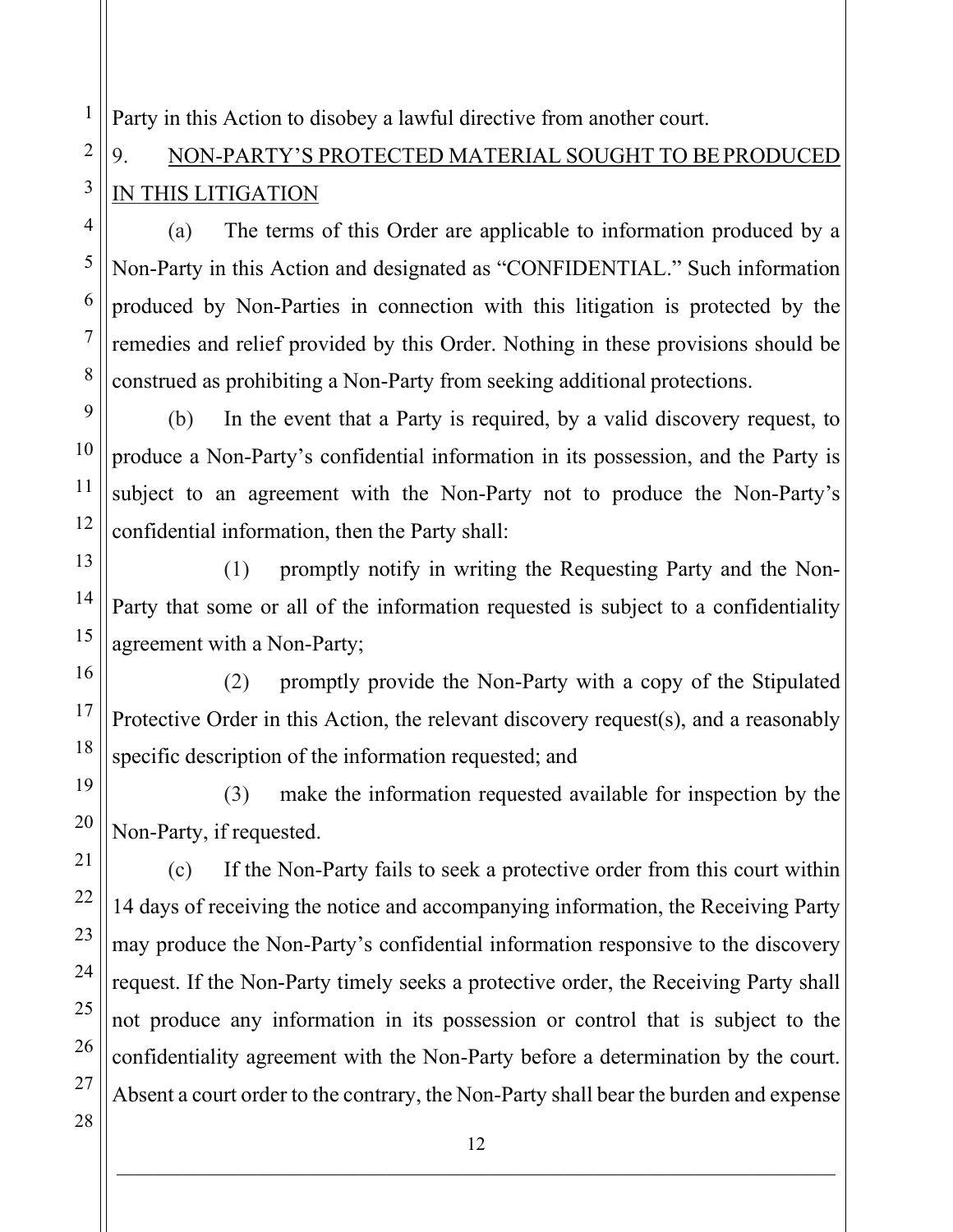of seeking protection in this court of its Protected Material.

10. UNAUTHORIZED DISCLOSURE OF PROTECTED MATERIAL

If a Receiving Party learns that, by inadvertence or otherwise, it has disclosed Protected Material to any person or in any circumstance not authorized under this Stipulated Protective Order, the Receiving Party must immediately (a) notify in writing the Designating Party of the unauthorized disclosures, (b) use its best efforts to retrieve all unauthorized copies of the Protected Material, (c) inform the person or persons to whom unauthorized disclosures were made of all the terms of this Order, and (d) request such person or persons to execute the "Acknowledgment and Agreement to Be Bound" that is attached hereto as Exhibit A.

# 11. INADVERTENT PRODUCTION OF PRIVILEGED OR OTHERWISE PROTECTED MATERIAL

When a Producing Party gives notice to Receiving Parties that certain inadvertently produced material is subject to a claim of privilege or other protection, the obligations of the Receiving Parties are those set forth in Federal Rule of Civil Procedure 26(b)(5)(B). This provision is not intended to modify whatever procedure may be established in an e-discovery order that provides for production without prior privilege review. Pursuant to Federal Rule of Evidence 502(d) and (e), insofar as the parties reach an agreement on the effect of disclosure of a communication or information covered by the attorney-client privilege or work product protection, the parties may incorporate their agreement in the stipulated protective order submitted to the court provided the Court so allows.

## 12. MISCELLANEOUS

12.1 Right to Further Relief. Nothing in this Order abridges the right of any person to seek its modification by the Court in the future.

1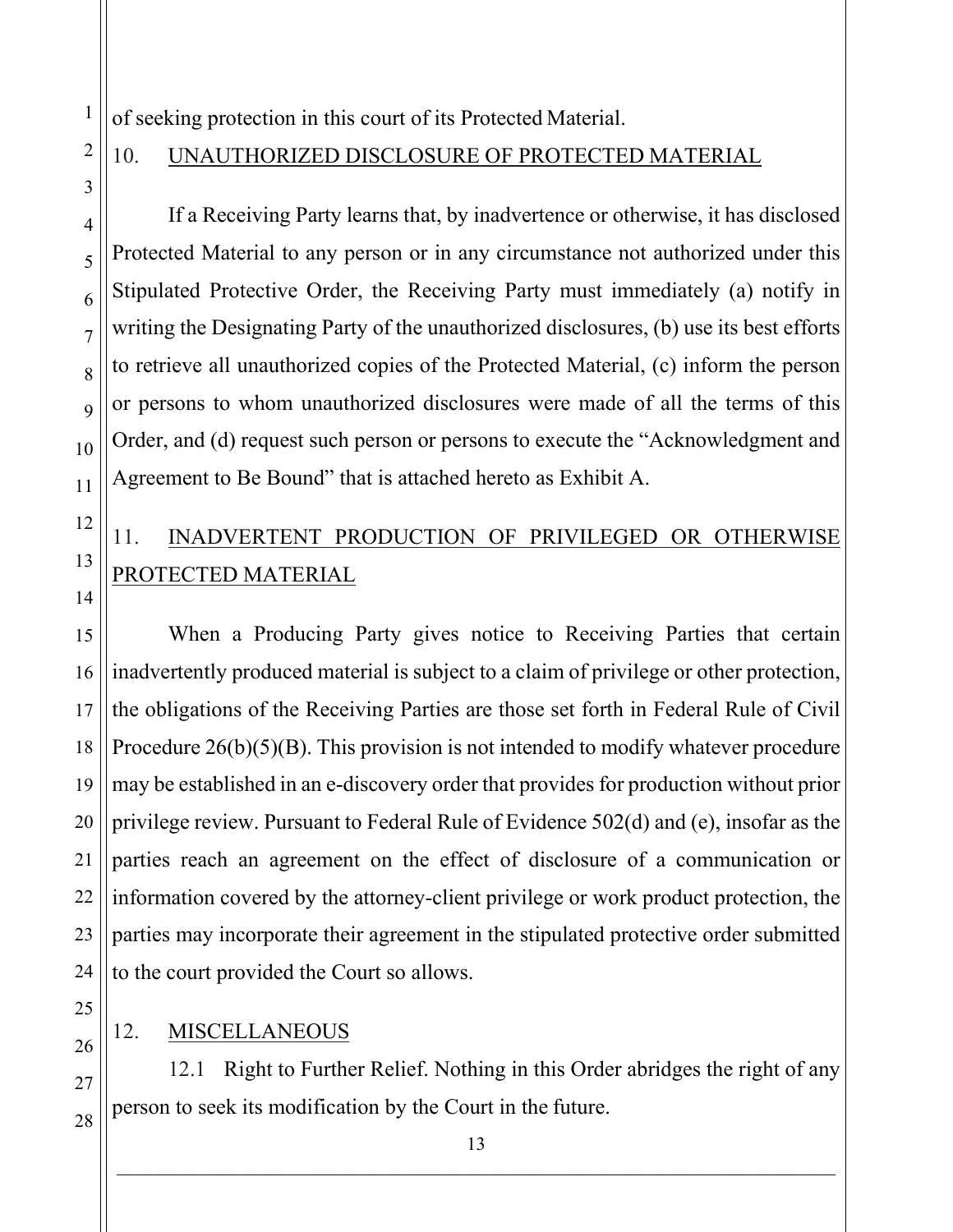12.2 Right to Assert Other Objections. By stipulating to the entry of this Protective Order no Party waives any right it otherwise would have to object to disclosing or producing any information or item on any ground not addressed in this Stipulated Protective Order. Similarly, no Party waives any right to object on any ground to use in evidence of any of the material covered by this ProtectiveOrder.

12.3 Filing Protected Material. A Party that seeks to file under seal any Protected Material must comply with Civil Local Rule 79-5. Protected Material may only be filed under seal pursuant to a court order authorizing the sealing of the specific Protected Material at issue. If a Party's request to file Protected Material under seal is denied by the court, then the Receiving Party may file the information in the public record unless otherwise instructed by the court.

## 13. FINAL DISPOSITION

After the final disposition of this Action, as defined in paragraph 4, within 60 days of a written request by the Designating Party, each Receiving Party must return all Protected Material to the Producing Party or destroy such material. As used in this subdivision, "all Protected Material" includes all copies, abstracts, compilations, summaries, and any other format reproducing or capturing any of the Protected Material. Whether the Protected Material is returned or destroyed, the Receiving Party must submit a written certification to the Producing Party (and, if not the same person or entity, to the Designating Party) by the 60 day deadline that (1) identifies (by category, where appropriate) all the Protected Material that was returned or destroyed and (2)affirms that the Receiving Party has not retained any copies, abstracts, compilations, summaries or any other format reproducing or capturing any of the Protected Material. Notwithstanding this provision, Counsel is entitled to retain an archival copy of all pleadings, motion papers, trial, deposition, and hearing transcripts, legal memoranda, correspondence, deposition and trial exhibits, expert reports, attorney work product, and consultant and expert work product, even if such

14 \_\_\_\_\_\_\_\_\_\_\_\_\_\_\_\_\_\_\_\_\_\_\_\_\_\_\_\_\_\_\_\_\_\_\_\_\_\_\_\_\_\_\_\_\_\_\_\_\_\_\_\_\_\_\_\_\_\_\_\_\_\_\_\_\_\_\_\_\_\_\_\_\_\_\_\_\_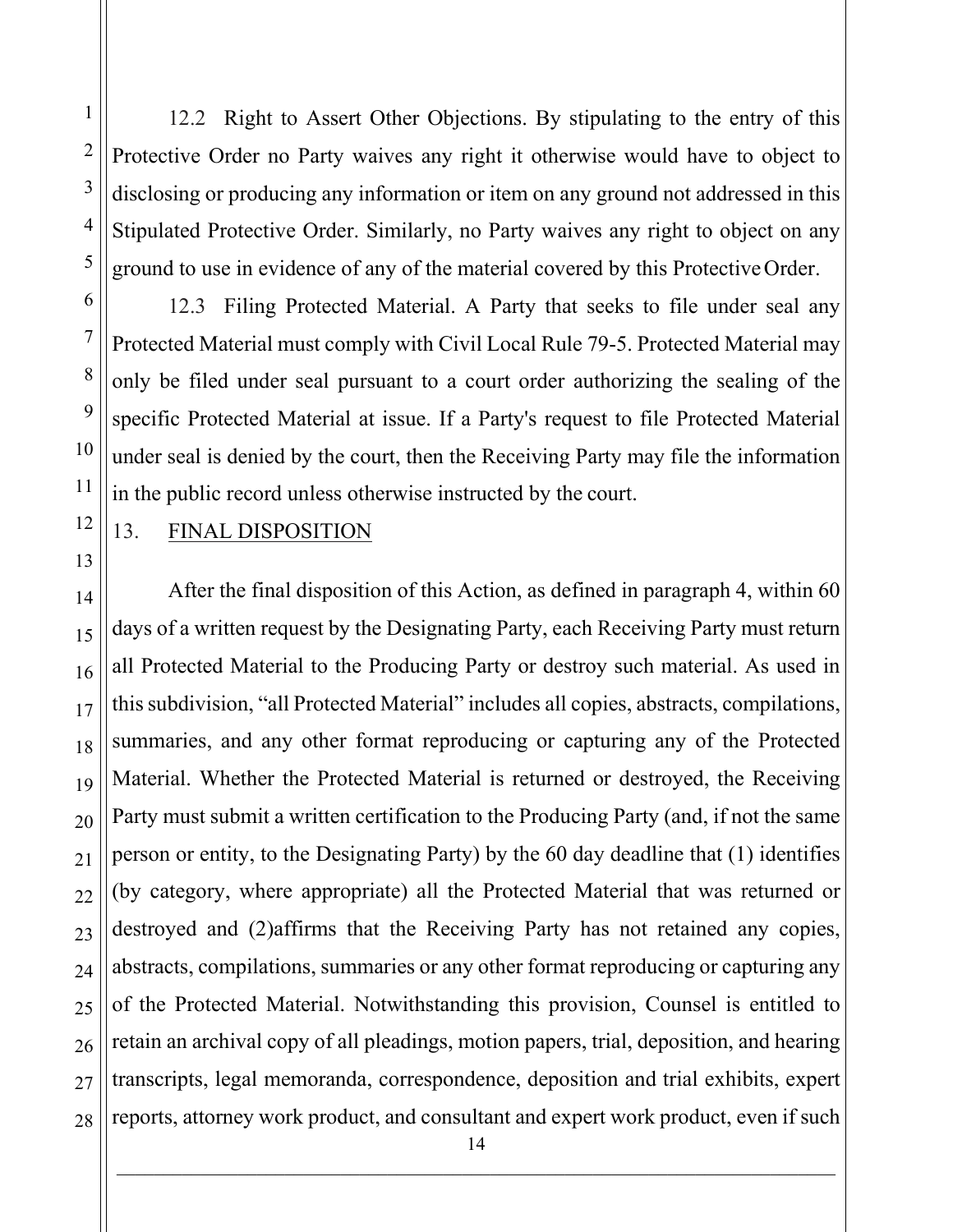| $\mathbf{1}$   | materials contain Protected Material. Any such archival copies that contain or        |
|----------------|---------------------------------------------------------------------------------------|
| $\overline{2}$ | constitute Protected Material remain subject to this Protective Order as set forth in |
| 3              | Section 4 (DURATION).                                                                 |
| $\overline{4}$ |                                                                                       |
| 5              | Any violation of this Order may be punished by any and all appropriate<br>14.         |
| 6              | measures including, without limitation, contempt proceedings and/or monetary          |
| $\overline{7}$ | sanctions.                                                                            |
| 8              | IT IS SO STIPULATED, THROUGH COUNSEL OF RECORD.                                       |
| 9              |                                                                                       |
| 10             | <b>IVIE MCNEILL WYATT PURCELL &amp; DIGGS</b>                                         |
| 11             | Dated: May 4, 2022                                                                    |
| 12             | By: <u>/s/ Rodney S. Diggs</u>                                                        |
| 13             | <b>RODNEY S. DIGGS</b>                                                                |
| 14             | Attorneys for Plaintiff,<br>EUGENE MARTINDALE, III                                    |
| 15             |                                                                                       |
| 16             | Dated: May 4, 2022<br><b>CITY OF LONG BEACH</b>                                       |
| 17             | /s/ Howard D. Russell<br>By:                                                          |
| 18             | <b>HOWARD D. RUSSELL</b>                                                              |
| 19             | <b>Deputy City Attorney</b><br>Attorney for Defendants,                               |
| 20             | CITY OF LONG BEACH, OFFICER                                                           |
| 21             | JOSEPH JOHN CALISE, OFFICER JOEL<br>CHRISTOPHER JOHNSON, OFFICER                      |
| 22             | BRAULIO IGNACIO CARBAJAL, and                                                         |
| 23             | OFFICER FELICIANO REYES, JR.                                                          |
| 24             | Dated: May 4, 2022<br><b>BORDIN SEMMER LLP</b>                                        |
| 25             |                                                                                       |
| 26             | By:<br>/s/ Benjamin A. Sampson<br><b>BENJAMIN A. SAMPSON</b>                          |
| 27             | <b>JOSHUA BORDIN-WOSK</b>                                                             |
| 28             | Attorneys for Defendant,<br>LUCKY & CO. INC.                                          |
|                | 15                                                                                    |
|                |                                                                                       |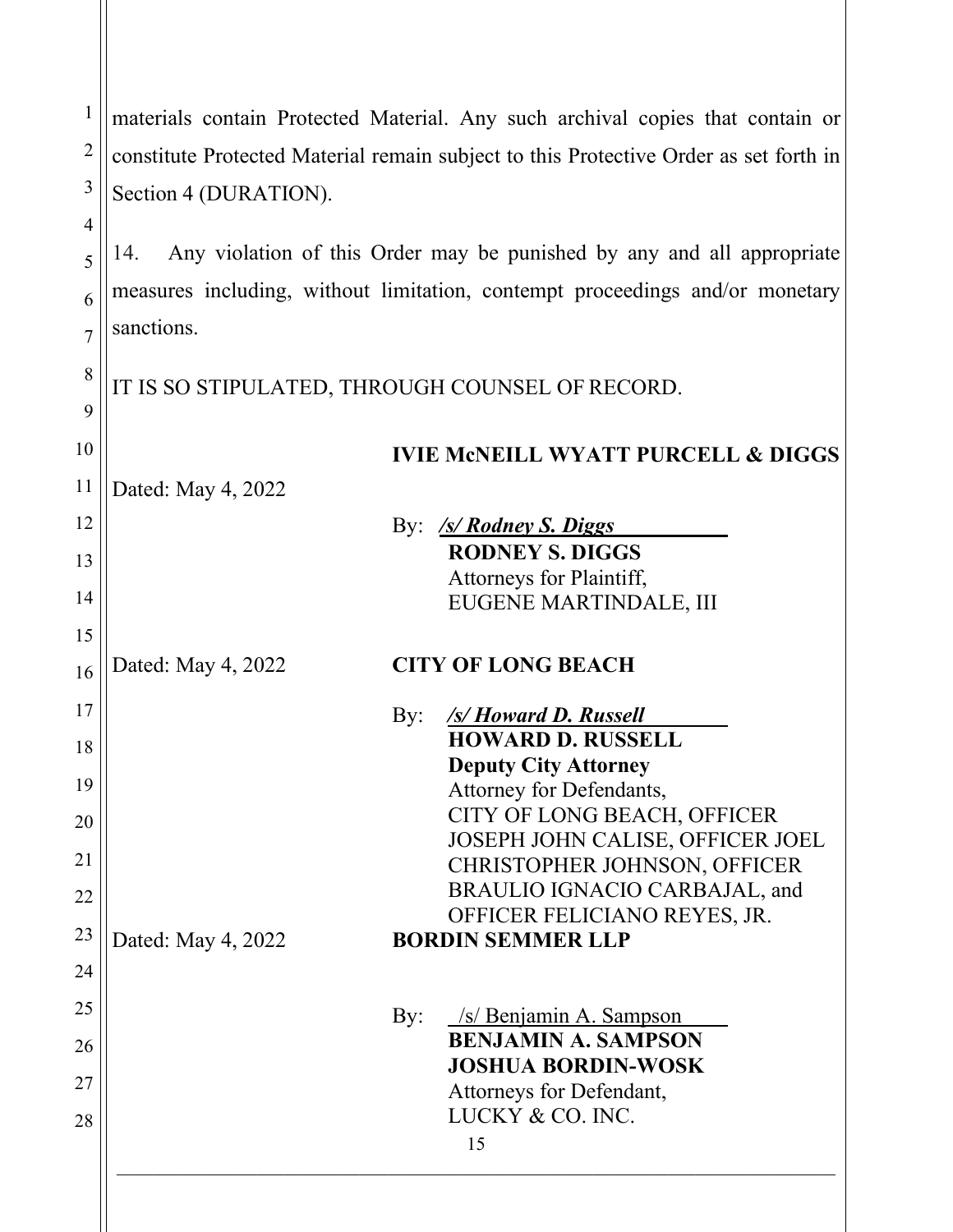| $\mathbf{1}$        |                                         |
|---------------------|-----------------------------------------|
| $\overline{2}$      |                                         |
| 3                   |                                         |
| $\overline{4}$      | FOR GOOD CAUSE SHOWN, IT IS SO ORDERED. |
| 5                   |                                         |
| 6<br>$\overline{7}$ | for hrenklath<br>DATED: 5/9/2022        |
| 8                   | Hon. Jean P. Rosenbluth                 |
| 9                   | United States Magistrate Judge          |
| 10                  |                                         |
| 11                  |                                         |
| 12                  |                                         |
| 13                  |                                         |
| 14                  |                                         |
| 15                  |                                         |
| 16                  |                                         |
| 17                  |                                         |
| 18                  |                                         |
| 19                  |                                         |
| $\overline{20}$     |                                         |
| $\overline{21}$     |                                         |
| 22                  |                                         |
| 23                  |                                         |
| 24                  |                                         |
| 25                  |                                         |
| 26                  |                                         |
| 27                  |                                         |
| 28                  | $16\,$                                  |
|                     |                                         |